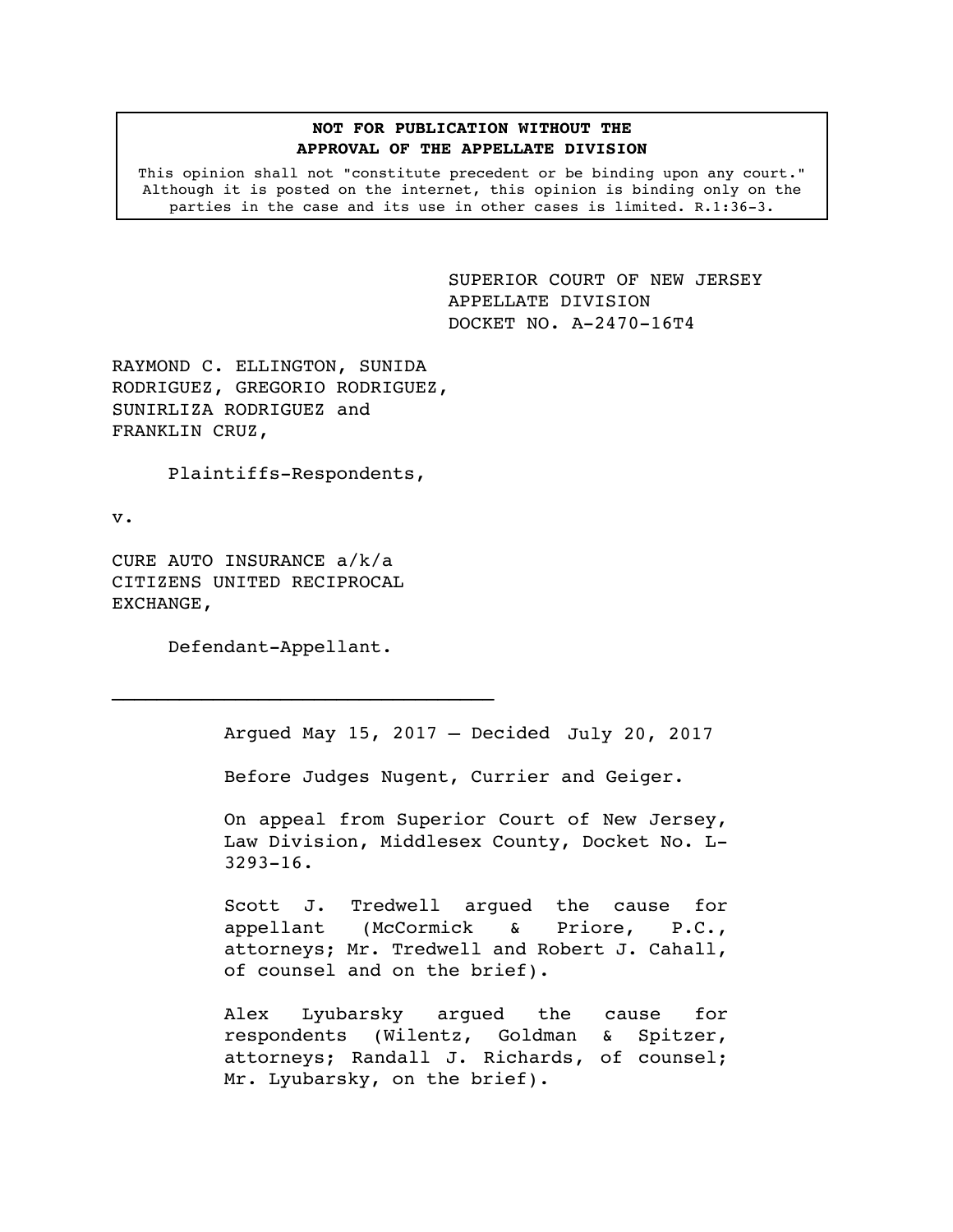Richard J. Williams, Jr., argued the cause for amicus curiae Insurance Council of New Jersey and Property Casualty Insurers Association of America (McElroy, Deutsch, Mulvaney Carpenter, LLP, attorneys; Mr. Williams, of counsel; Eric Siegel, on the brief).

# PER CURIAM

This is a bad faith action. Plaintiffs are the insured, Raymond C. Ellington, and the four people he injured (the personal injury plaintiffs) when the car he owned and operated crashed into the rear of the sport utility vehicle they occupied. Defendant CURE Auto Insurance a/k/a Citizens United Reciprocal Exchange (CURE) issued the personal automobile insurance policy that insured Ellington's automobile. The personal injury plaintiffs sued Ellington in the underlying action. Those parties settled the case by entering into a consent judgment for an amount in excess of CURE's policy limits. They settled after CURE initially failed to respond to a demand to settle the case within its policy limits.

On leave granted, CURE appeals from a Law Division order denying its motion to dismiss plaintiffs' complaint for failure to state a claim upon which relief can be granted. The Law Division judge also denied CURE's motion for reconsideration. Applying the standards that narrowly circumscribe the scope of appellate review, and viewing the complaint with the liberality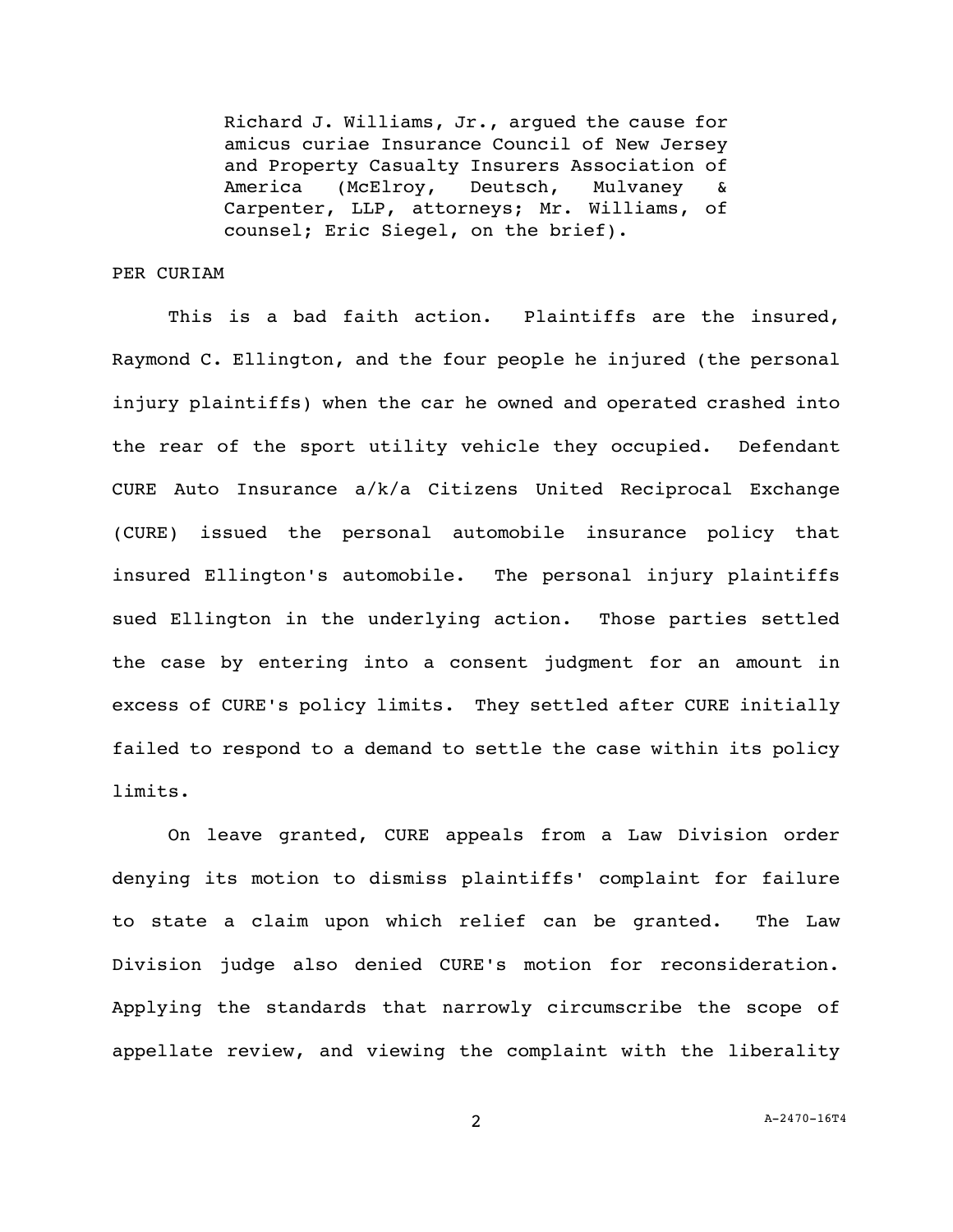required by those standards, we can glean from the complaint and documents on which it is based a cause of action for bad faith. For that reason, we affirm the Law Division orders.

# I.

#### A.

Because we are reviewing an order denying CURE's motion to dismiss plaintiffs' complaint, we recount the material facts alleged in the complaint as well as the material facts contained in the documents on which the complaint is based. Banco Popular N. Am. v. Gandi, 184 N.J. 161, 183 (2005).

Plaintiffs' complaint alleges that on September 4, 2011, Ellington owned a motor vehicle that he operated "in such a manner so as to cause it to strike the rear of the [personal injury plaintiffs'] automobile." The complaint further alleges Ellington and his vehicle were insured under a CURE automobile liability policy with "bodily injury liability limits of only \$25,000/\$50,000."<sup>1</sup> The policy's liability coverage provides: "We will pay damages for 'bodily injury' . . . for which any 'insured' becomes legally responsible because of an auto accident. . . . We

i<br>L

 $1$  The policy's declaration page confirms the policy limits were \$25,000 per person, \$50,000 per accident. The personal injury plaintiffs commenced a personal injury action against Ellington on April 26, 2013.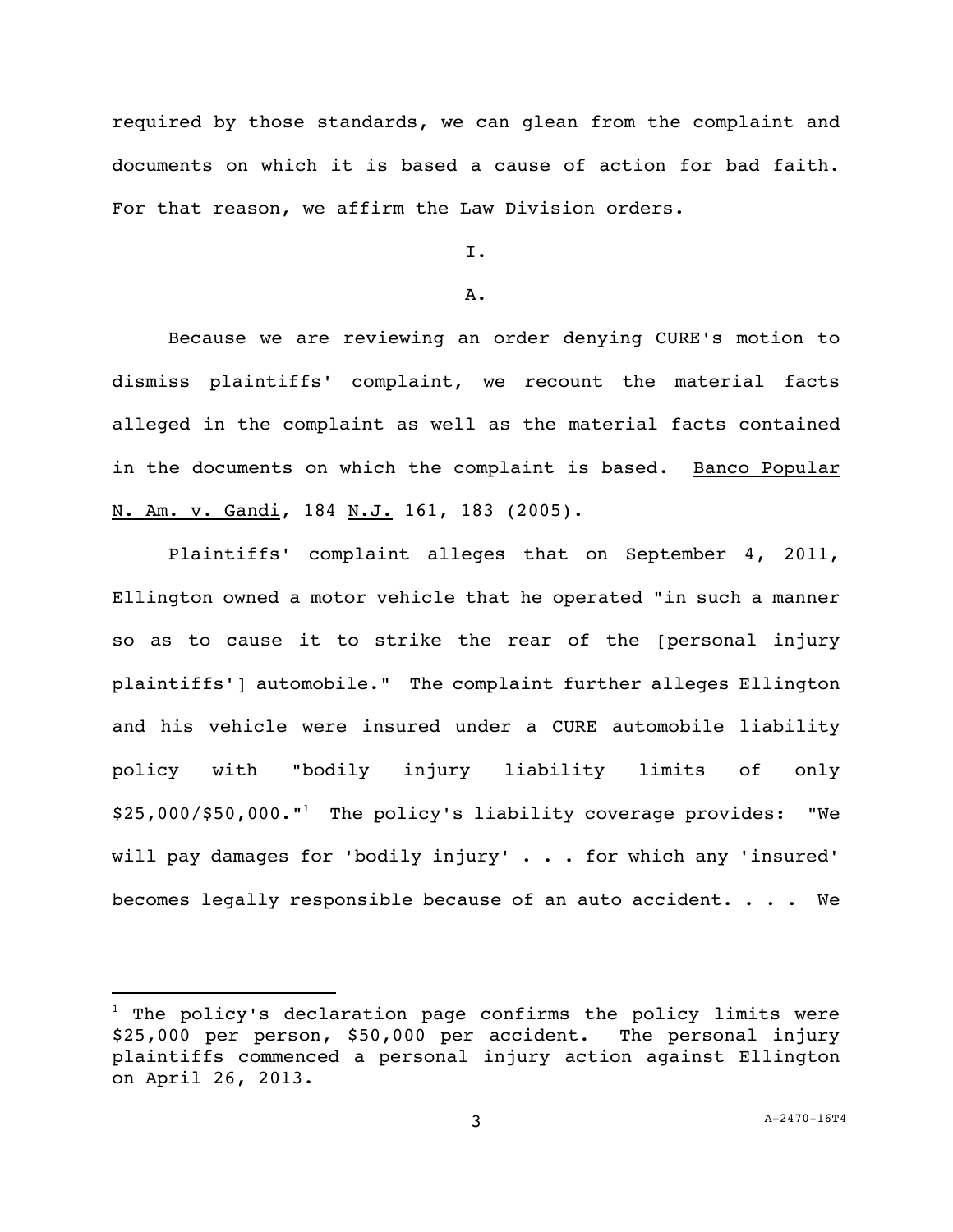will settle or defend, as we consider appropriate, any claim or suit asking for these damages."

According to the bad faith complaint, on February 7, 2014, ten months after filing the personal injury action, counsel for the personal injury plaintiffs wrote a demand letter to Ellington's attorney. The letter is the cornerstone of plaintiffs' bad faith claim. It states in relevant part:

> This letter will serve as confirmation of our recent telephone conversation, wherein you advised that at the time of the subject accident your client, Raymond Ellington, was insured by an automobile policy . . . which contained policy limits of only \$25,000/\$50,000. Unfortunately, in view of the severity of the injuries suffered by the numerous plaintiffs involved in this action, I believe that any good-faith evaluation of this matter will result in recognition of the fact that those policy limits are clearly insufficient to compensate the victims for the injuries suffered as a result of the subject accident. The claims of the various plaintiffs are outlined below:

> A. Sunirliza Rodriguez. Suny Rodriguez is a 26-year-old female who suffered splenic lacerations, left-sided rib fractures of ribs 6, 7, and 8 with resultant left pneumothorax, and cervical and thoracic sprains and strains which have failed to respond to trigger point injections. In order to assist in your evaluation of her claim, I am enclosing herewith the following records:

> > . . . .

B. Sunida Rodriguez. Sunida is a 51-yearold female who suffered significant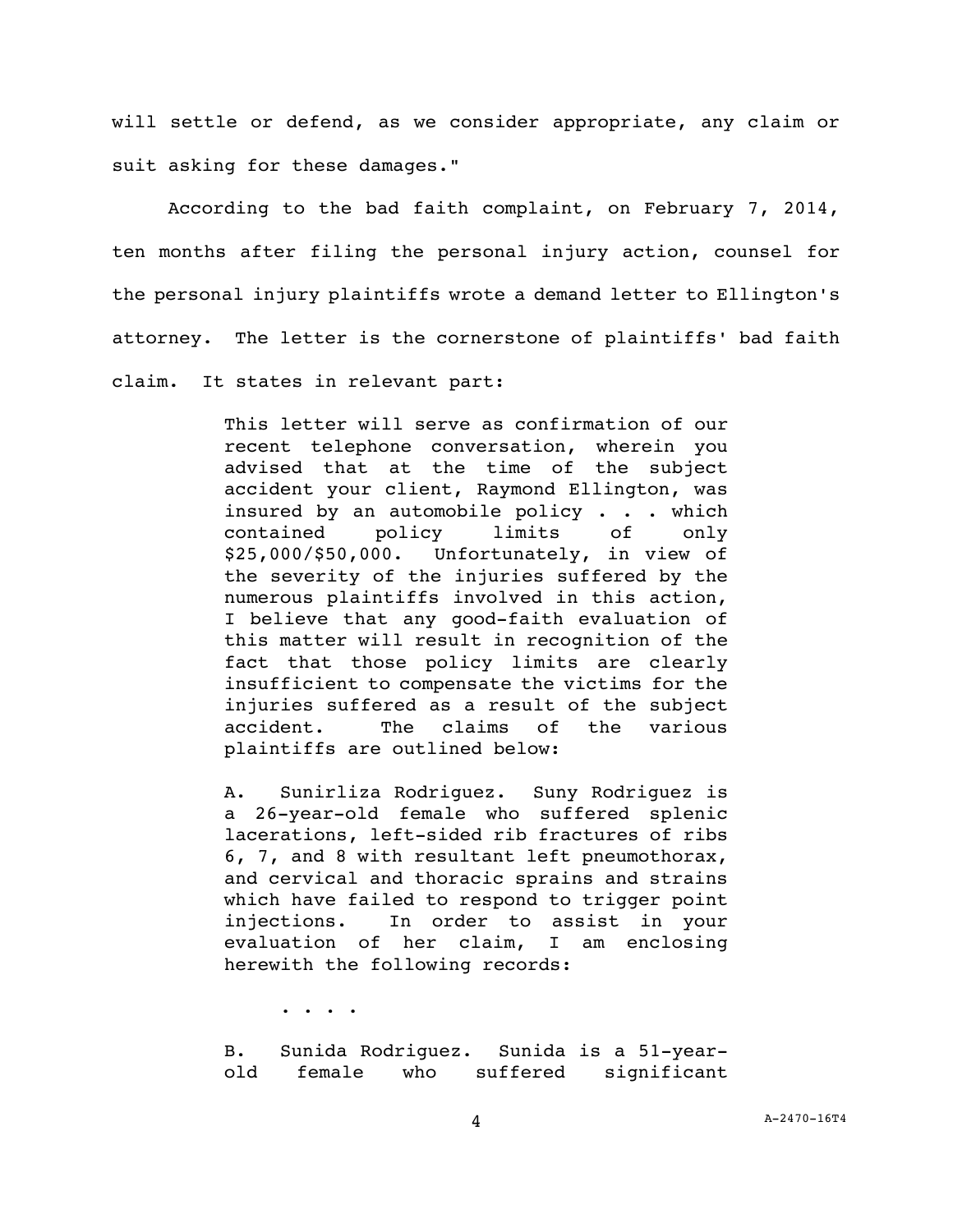orthopaedic injuries including a central disc herniation at L4-5 with L5 nerve root impingement and generalized disc bulging at L3-4 and L5-S1. She was initially seen in the emergency room at UMDNJ Medical Center with complaints of low back pain and thereafter . . . underwent a course of physical therapy and thereafter injections . . ., which failed to provide relief of her pain. Lumbar discography was performed on December 14, 2012, which produced concordant pain at L4-5 and L5-S1. Surgical consult was obtained with [a doctor], who recommended lumbar fusion at L4-5. That surgery was performed on December 12, 2013, and the operative report is enclosed herewith. We have enclosed herewith the following records regarding the claim of Sunida Rodriguez for your review and evaluation:

. . . .

C. Franklin Cruz. Franklin is a 31-yearold machine operator who suffered disc herniations at L4-5 and L5-S1. He was initially seen in the emergency room of UMDNJ . . . . An MRI performed on January 6, 2012, confirmed the presence of disc herniations at L4-5 and L5-S1. When a conservative course of physical therapy failed to provide relief of his symptoms, he was referred to [a doctor] who performed epidural injections which provided only temporary relief of his symptoms. With respect to Franklin, I have enclosed herewith the following medical records:

. . . .

D. Gregorio Rodriguez. Gregorio is a 51 year-old machine operator who suffered a large laceration of his scalp requiring multiple stitches to repair, as well as significant orthopaedic injuries including a dorsal annual fissure at C4-5 with resultant spondylosis,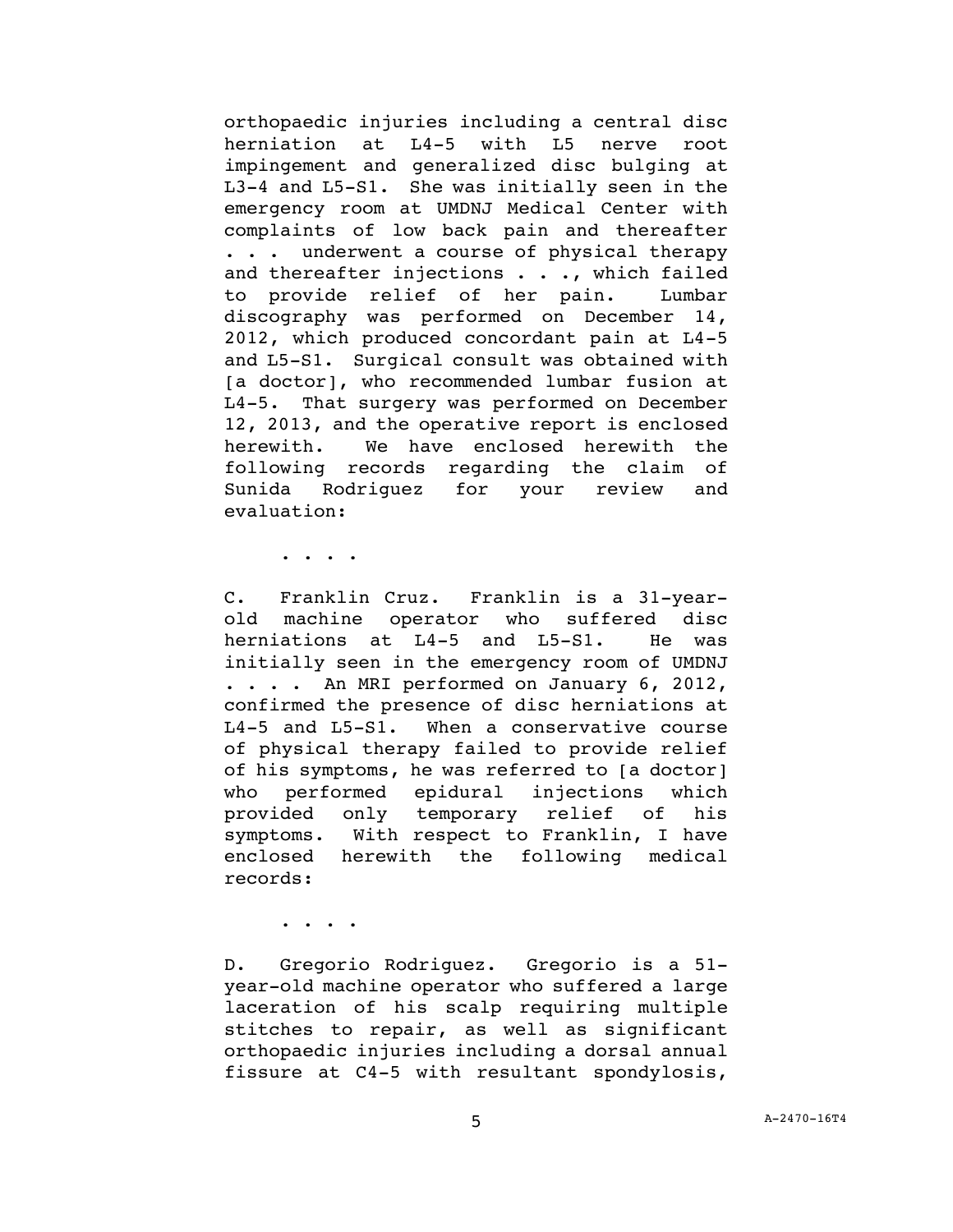as well as a disc herniation at C5-6. He has undergone extensive orthopaedic treatment, including conservative therapy and interventional pain management without relief of his symptoms. Cervical fusion has been recommended and is presently under consideration. With respect to Gregorio I have enclosed herewith the following records:

. . . .

I trust that after review of the enclosed records, you will recognize that the combined values of the subject claim far exceed your client's available policy limits. Be advised that, notwithstanding the foregoing, we are prepared to recommend settlement for those policy limits provided same are tendered within 30 days of the date hereof. Following expiration of the aforesaid time frame, we will actively prepare this matter for trial and will not thereafter consider settlement within the available policy limits.

The foregoing offer is conditioned upon your submission of satisfactory proof of the limits of your client's insurance policy limits, the absence of any excess policy, and the subrogation rights of any UIM carrier (pursuant to Longworth).

I trust that your carrier is aware of the fiduciary obligation to its insured imposed by Rova Farms and its progeny and that they will move expeditiously to resolve these claims at this time.

I await your advice with respect to the foregoing.

The bad faith complaint continues:

7. Notwithstanding [CURE'S] awareness that the value of the claims presented far exceeded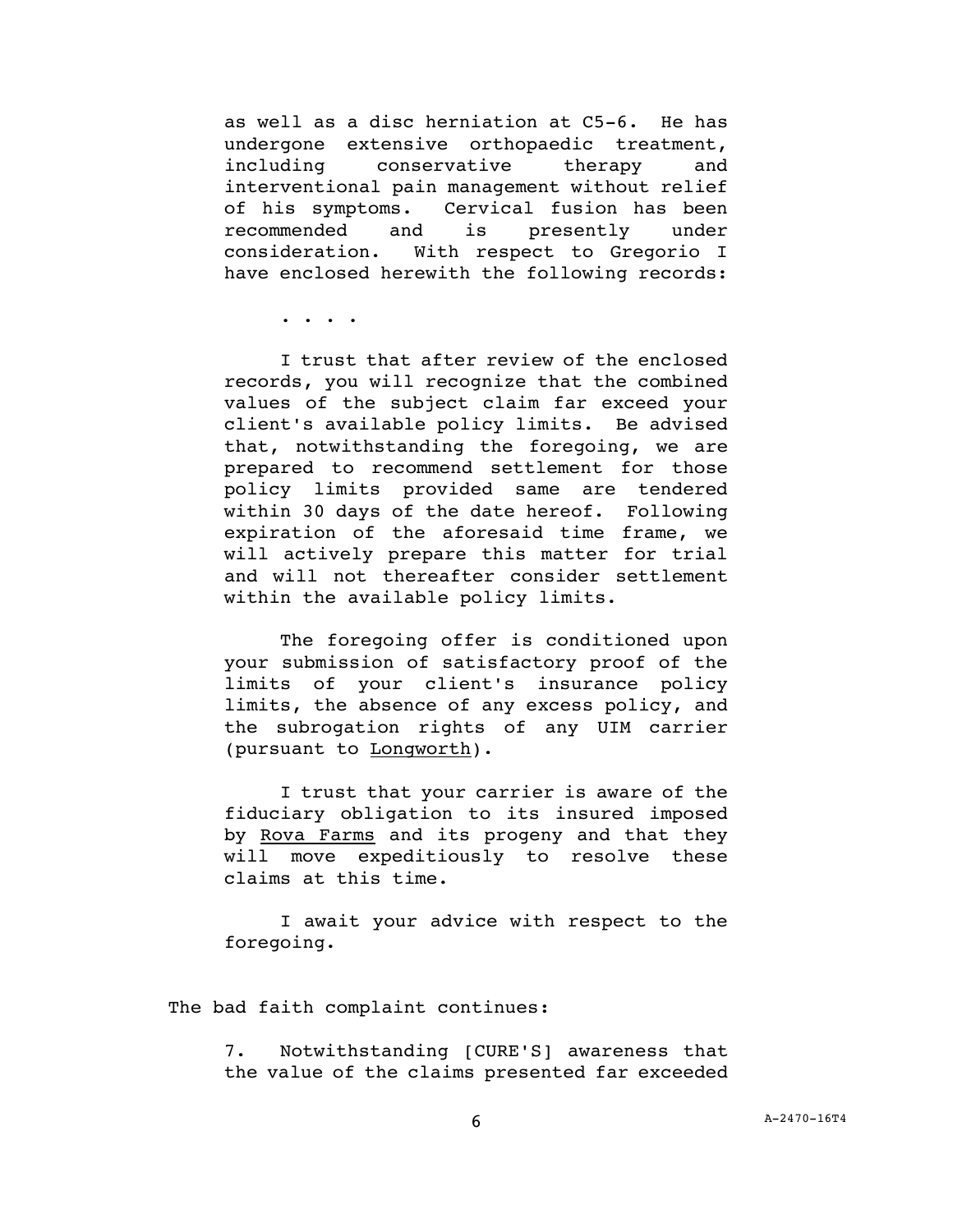the available policy limits, [CURE] failed to respond to the settlement offer of February 7, 2014; failed to seek an extension of time within which to respond to said offer; and negligently or intentionally failed to advise Ellington that an offer of settlement within the available policy limits had been advanced.

8. The actions of [CURE] in failing to appropriately respond to or take advantage of the settlement opportunities within the available policy limits were designed to promote the interests of [CURE] to the detriment of its insured, [Ellington].

Plaintiffs further allege in the bad faith complaint that CURE's actions "departed from accepted standards of claims handling practices, constituted a breach of its contractual obligations to Ellington and further constituted a breach of defendant's obligation of good faith and fair dealing to its insured, . . . Ellington."

The bad faith complaint next alleges that eleven months after CURE failed to respond to the February 7, 2014 settlement demand, CURE belatedly tendered its policy limits in a letter dated January 8, 2015. Counsel for the personal injury plaintiffs rejected CURE's "belated tender of its policy limits" and counteroffered "to settle for said policy limits together with an assignment of Ellington's claims against" CURE for breach of its fiduciary obligations to Ellington. CURE rejected the counteroffer in a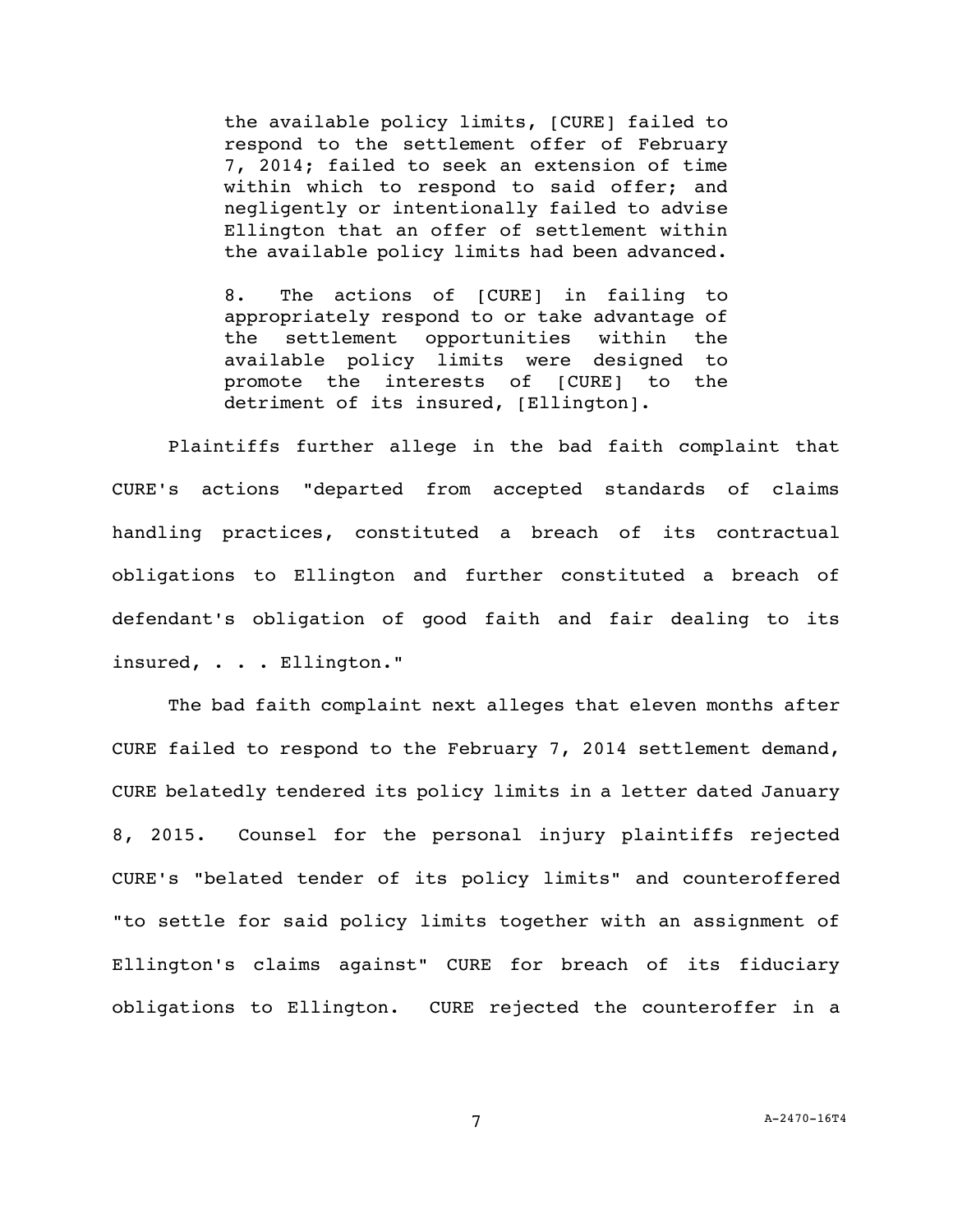letter dated February 2, 2015, asserting "that no settlement would be authorized if it allowed the pursuit of claims against" CURE.

The complaint alleges that four days later, on February 6, 2015, CURE deposited its \$50,000 policy limits into court "but continued to oppose any settlement which would not also extinguish claims against CURE for its handling of the underlying tort action against . . . Ellington." According to the complaint, "[i]n so acting, defendant, CURE . . . expressly elevated its interests over those of its insured . . ., squandering the opportunity of settlement which would have protected Ellington from the entry of judgment against him."

The bad faith complaint next summarizes the events culminating in the personal injury action's settlement. On April 23, 2015, the personal injury plaintiffs' claims against Ellington were arbitrated as required by Rule  $4:21A-1(a)(1)$ . The arbitration award for the four personal injury plaintiffs, taken together, was \$1,300,000. On June 19, 2015, during a settlement conference, Ellington's attorney advised counsel for the personal injury plaintiffs that "CURE had withdrawn its previous conditions placed upon settlement and would allow Ellington's private counsel to negotiate settlement, utilizing CURE's funds which had been paid into [c]ourt in whatever manner best served Ellington's interests." By then, however, the personal injury plaintiffs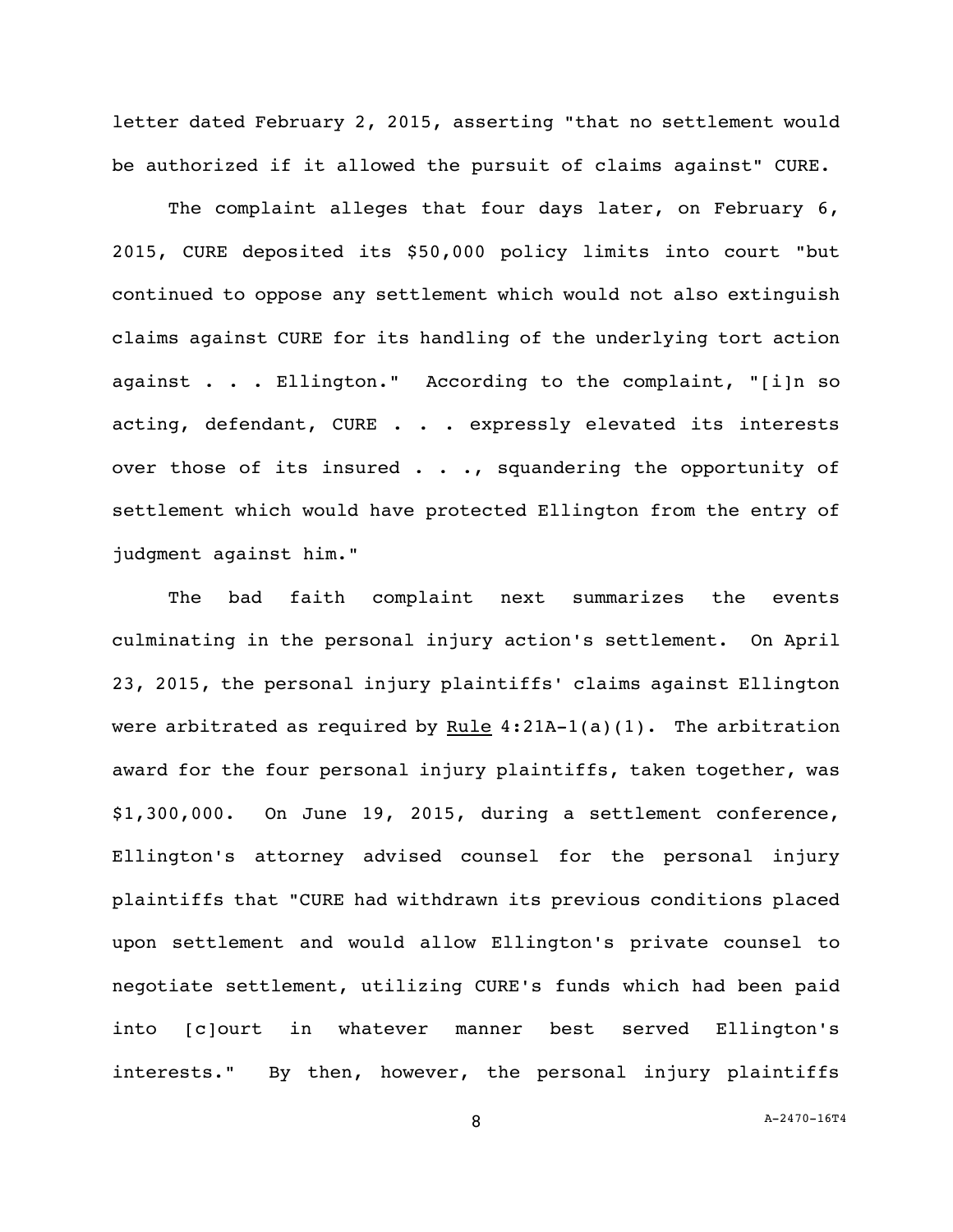"were no longer willing to engage in settlement which would protect Ellington from the entry of judgment against him."

On September 15, 2015, counsel for Ellington and the personal injury plaintiffs "entered into a settlement agreement which provided for prompt payment of all funds paid into [c]ourt and required pursuit of claims against CURE for its breach of fiduciary obligation of good faith and fair dealing in its handling of the [personal injury action]." The bad faith complaint alleges the settlement "resulted in the entry of judgment against Ellington in the gross cumulative amount of \$1,155,000 (\$145,000 less than the cumulative arbitration award  $\ldots$ . ... The judgment "was a direct and proximate result of [CURE's] wrongful conduct and/or bad faith in the handling of [the personal injury action]." Plaintiffs allege in their complaint that CURE's mishandling of the personal injury action constituted a breach of its contractual and fiduciary obligations to its insured in failing to properly evaluate and settle the personal injury action; constituted bad faith; and caused its insured, Ellington, to suffer damages, including entry of the judgment.

### B.

On June 3, 2016, plaintiffs commenced this bad faith action by filing their complaint. CURE filed a motion to dismiss the complaint for failure to state a claim upon which relief can be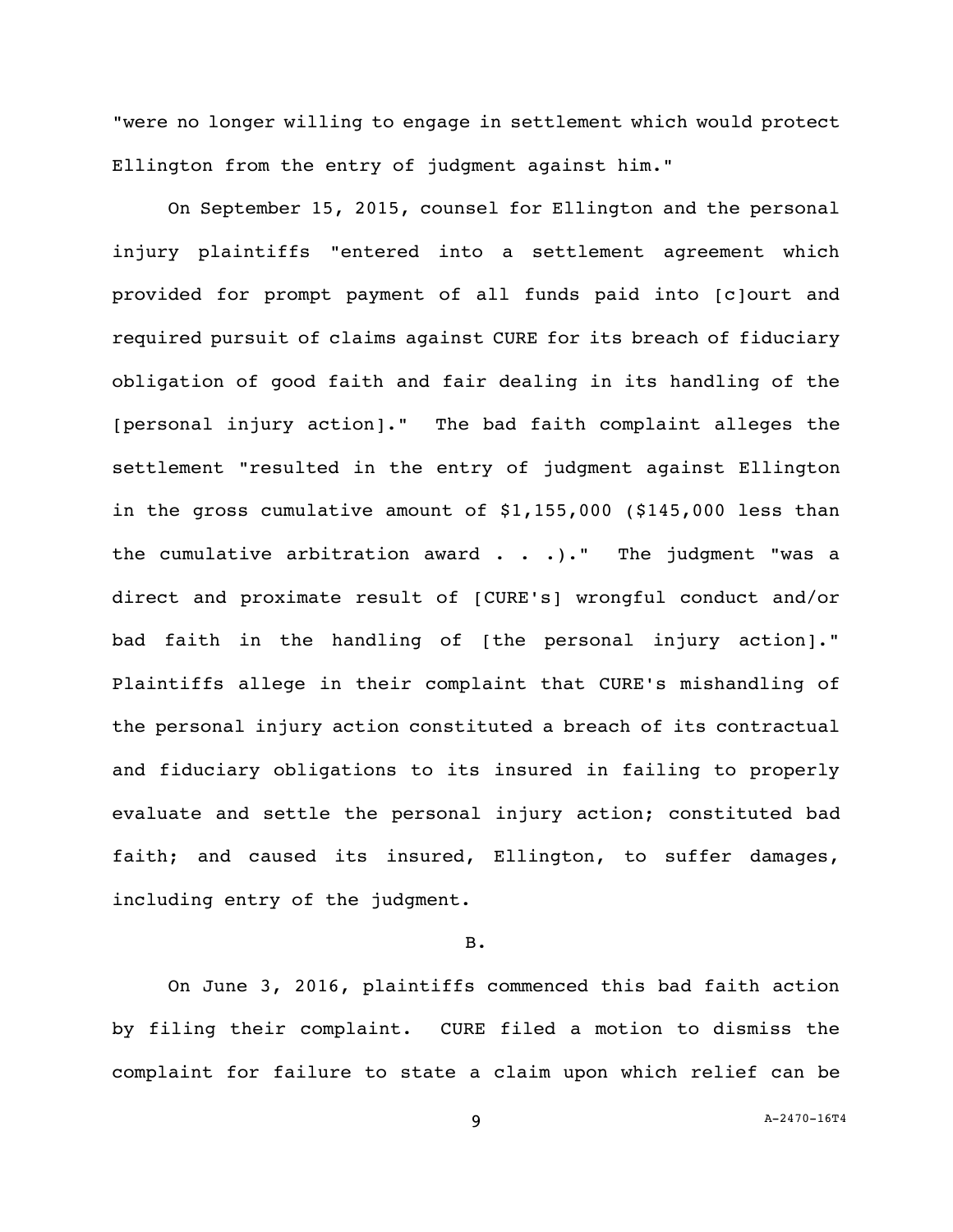granted. On October 13, 2016, the trial court issued a preliminary opinion denying the motion. Following oral argument, the trial court entered an order dated October 14, 2016, denying the motion. CURE filed a motion for reconsideration, which the court denied. This appeal followed.

### II.

CURE argues that New Jersey law does not recognize a bad faith claim in the absence of an excess verdict or an improper disclaimer of coverage, neither of which exists here. CURE asserts that plaintiffs are advancing a novel cause of action and that a recognition of such action would abrogate "all insurers' contractual right to control the defense and settlement of claims." Lastly, CURE argues that allowing the claim to proceed would reward an uncooperative, unresponsive insured who preemptively breached the insurance policy.

Amicus Insurance Council of New Jersey and Property Casualty Insurers Association of America (Insurance Council) argues that unreasonable, unilateral, time-restricted settlement demands made in bad faith do not support a bad faith claim against an insurance carrier. Insurance Council also argues that if an insurer has defended its insured and tendered its policy limits, it is entitled to rely upon the terms of the insurance contract and cannot be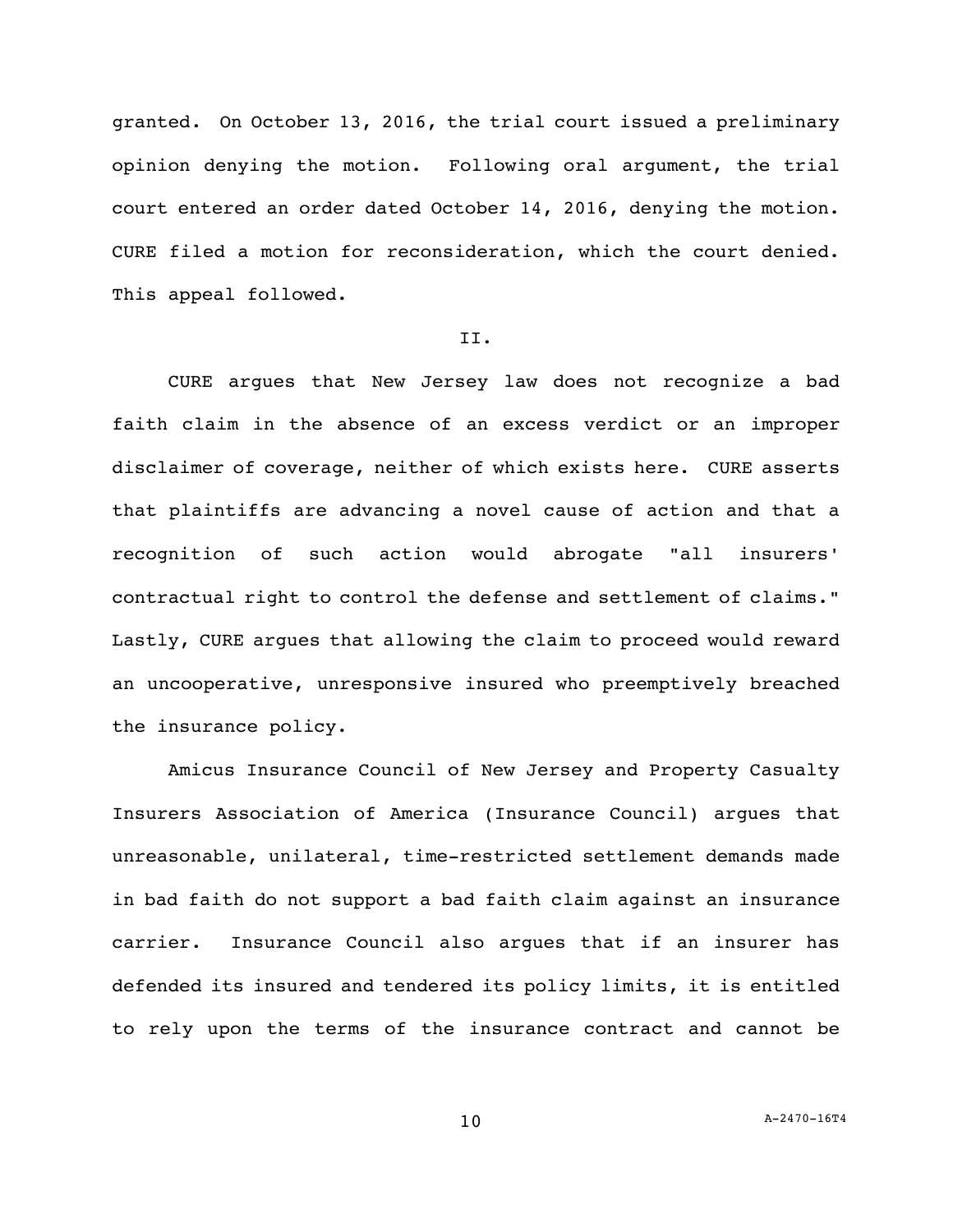held responsible to pay an excess judgment entered into voluntarily by the insured without the consent of the insurer.

Plaintiffs respond that the trial court did not create a novel cause of action when it denied CURE's motion. Rather, the trial court correctly analyzed and applied controlling New Jersey precedent. Plaintiffs assert the trial court properly recognized that CURE has misconstrued existing precedent to avoid the merits of their claims. Plaintiffs also argue that CURE's assertion that the consent judgment was collusive "raises an issue that is separate and distinct from CURE's bad faith failure to promptly settle all claims against Ellington within the policy limits" when the opportunity to do so presented itself. Plaintiffs urge us to reject CURE's argument concerning Ellington's breach of the insurance policy because CURE did not raise the arguments before the trial court.

As to Insurance Council, plaintiffs assert Insurance Council has raised new arguments on appeal never raised by CURE and thus never considered by the trial court. Plaintiffs also argue that out-of-state cases cited by Insurance Council are contrary to existing New Jersey law.

Replying to plaintiffs' arguments, CURE claims plaintiffs' opposition is based on the erroneous premise that non-negotiable terms of the contingent settlement demand can be retroactively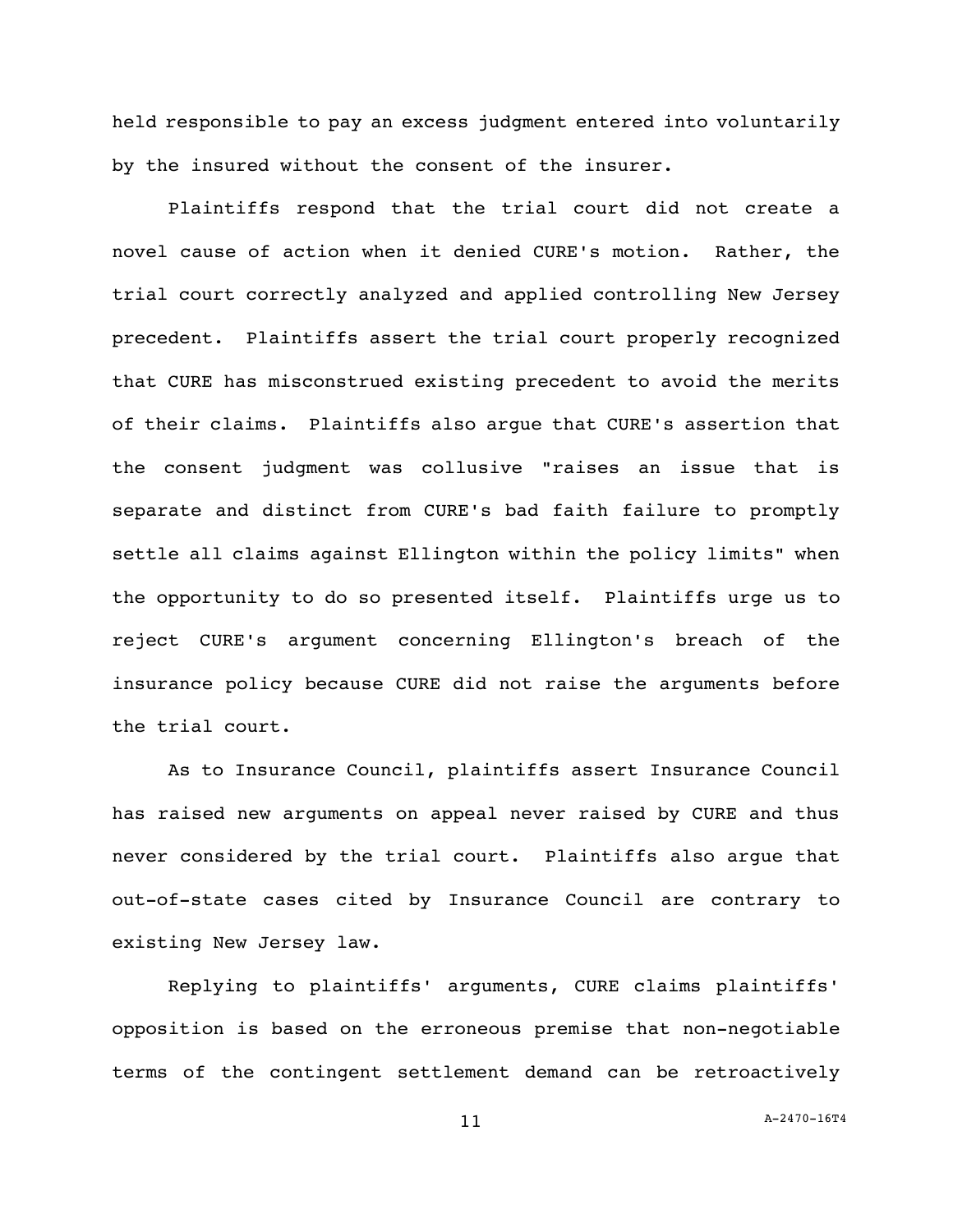modified. CURE reiterates that the cause of action pleaded by plaintiffs is novel. CURE insists that this appeal can be decided in its favor under existing New Jersey law, but such a result is also supported by the case law of other jurisdictions. CURE points out that it has raised no coverage defenses in its merits brief, and did not participate in the settlement between Ellington and the personal injury plaintiffs.

# III.

### A.

Given the broad scope of the parties' arguments, we emphasize the narrow scope of our review. Rule 4:6-2 states in relevant part: "[T]he following defenses . . . may at the option of the pleader be made by motion, with briefs:  $\ldots$  . (e) failure to state a claim upon which relief can be granted." Rule 4:6-2 also states: "If, on a motion to dismiss based on the defense numbered (e), matters outside the pleading are presented to and not excluded by the court, the motion shall be treated as one for summary judgment and disposed of as provided by R[ule] 4:46, and all parties shall be given reasonable opportunity to present all material pertinent to such motions."

A motion to dismiss a complaint under  $Rule 4:6-2(e)$  "must be based on the pleadings themselves." Roa v. Roa, 200 N.J. 555, 562 (2010). For purposes of the motion, the "complaint" includes the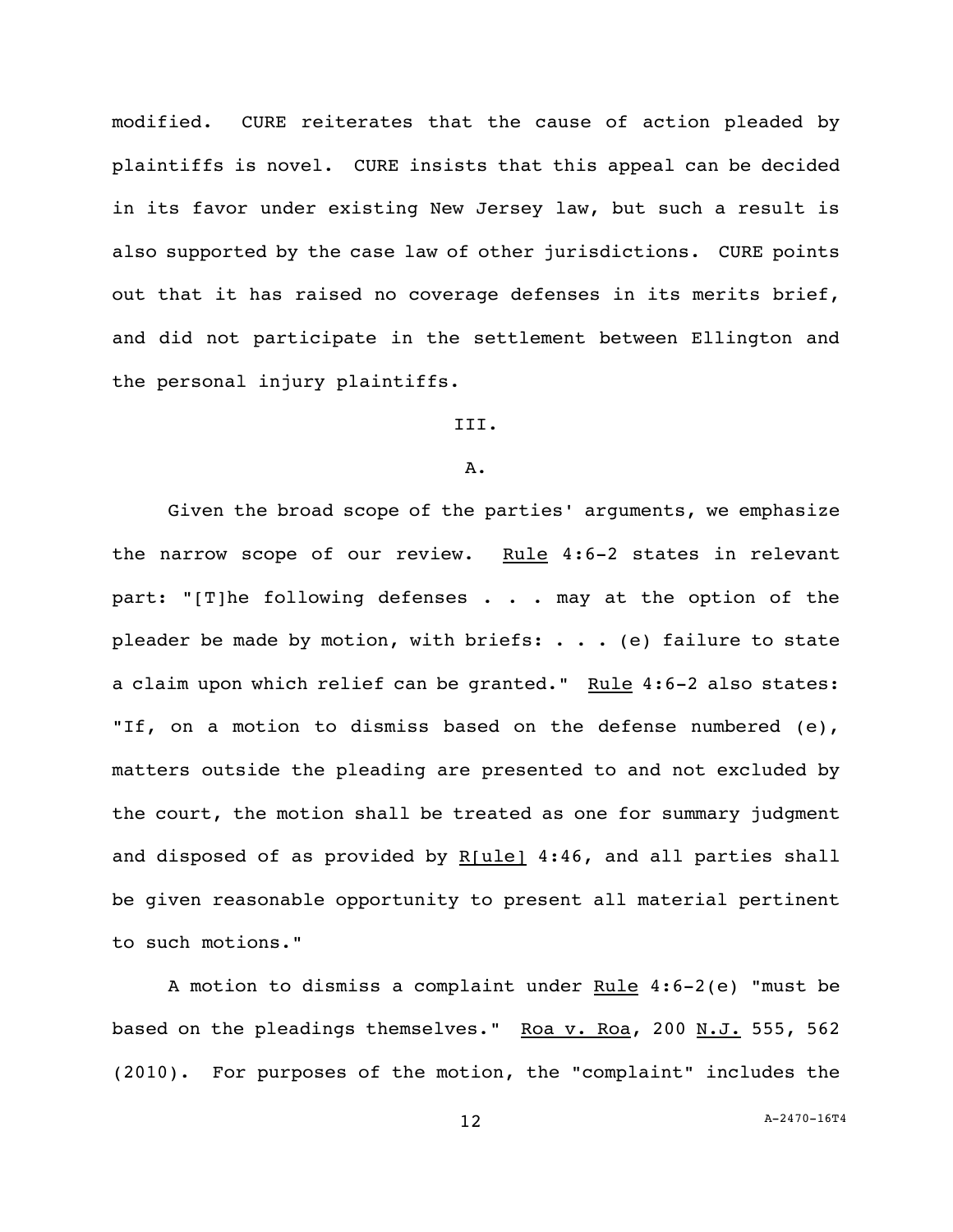"exhibits attached to the complaint, matters of public record, and documents that form the basis of a claim." Banco Popular, supra, 184 N.J. at 183 (quoting Lum v. Bank of Am., 361 F.3d 217, 221 n.3 (3d Cir.), cert. denied, 543 U.S. 918, 125 S. Ct. 271, 160 L. Ed. 2d 203 (2004)).

Such motions "should be granted only in rare instances and ordinarily without prejudice." Smith v. SBC Commc'ns, Inc., 178 N.J. 265, 282 (2004). This standard "is a generous one." Green v. Morgan Props., 215 N.J. 431, 451 (2013).

> [A] reviewing court searches the complaint in depth and with liberality to ascertain whether the fundament of a cause of action may be gleaned even from an obscure statement of claim, opportunity being given to amend if necessary. At this preliminary stage of the litigation the Court is not concerned with the ability of plaintiffs to prove the allegation contained in the complaint. For purposes of analysis plaintiffs are entitled to every reasonable inference of fact. The examination of a complaint's allegations of fact required by the aforestated principles should be one that is at once painstaking and undertaken with a generous and hospitable approach.

> [Printing Mart-Morristown v. Sharp Elecs. Corp., 116 N.J. 739, 746 (1989) (citations omitted).]

Nonetheless, a court must dismiss a complaint if it fails "to articulate a legal basis entitling plaintiff to relief." Sickles v. Cabot Corp., 379 N.J. Super. 100, 106 (App. Div.), certif. denied, 185 N.J. 297 (2005). "[A] pleading should be dismissed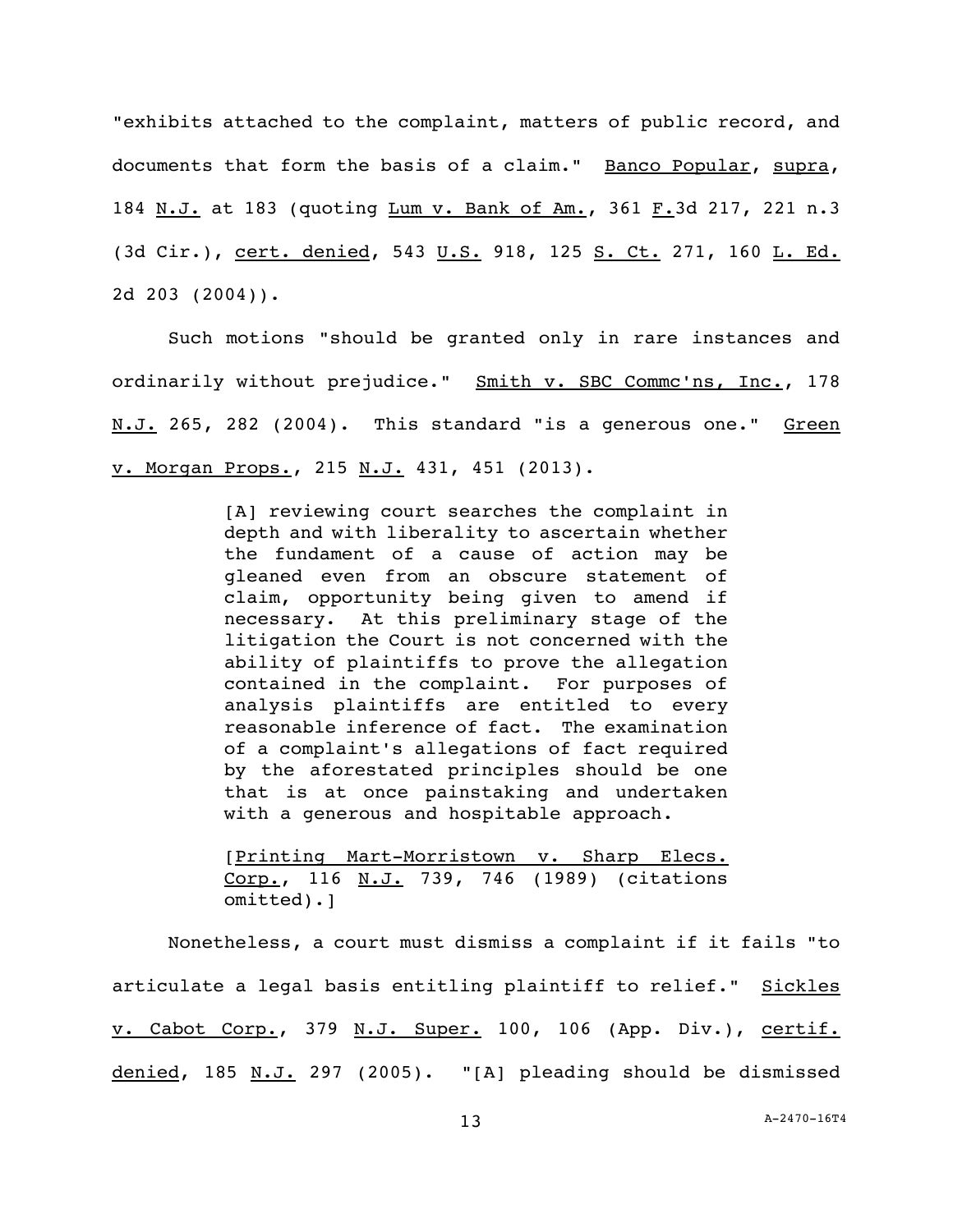if it states no basis for relief and discovery would not provide one." Rezem Family Assoc., LP v. Borough of Millstone, 423 N.J. Super. 103, 113 (App. Div.), certif. denied, 208 N.J. 366 (2011).

Our review of a trial court's order dismissing a complaint under Rule 4:6-2(e) is plenary. Gonzalez v. State Apportionment Comm'n, 428 N.J. Super. 333, 349 (App. Div. 2012), certif. denied, 213  $N.J.$  45 (2013). We apply the same standard as the trial judge. Malik v. Ruttenberg, 398 N.J. Super. 489, 494 (App. Div. 2008).

B.

In the case before us, we must determine whether we can glean from the pleadings a cause of action against CURE for bad faith. We thus consider the duty an insurer owes its insured. In Rova Farms Resort v. Investors Ins. Co., 65 N.J. 474, 496 (1974), our Supreme Court recognized a cause of action against an insurer whose bad faith in refusing to settle a personal injury action within its policy limits exposed its insured to a jury verdict substantially in excess of the policy limits. The Court clearly and unequivocally explained the insurer's duty of good faith:

> We . . . hold that an insurer, having contractually restricted the independent negotiation power of its insured, has a positive fiduciary duty to take the initiative and attempt to negotiate a settlement within the policy coverage. Any doubt as to the existence of an opportunity to settle within the face amount of the coverage or as to the ability and willingness of the insured to pay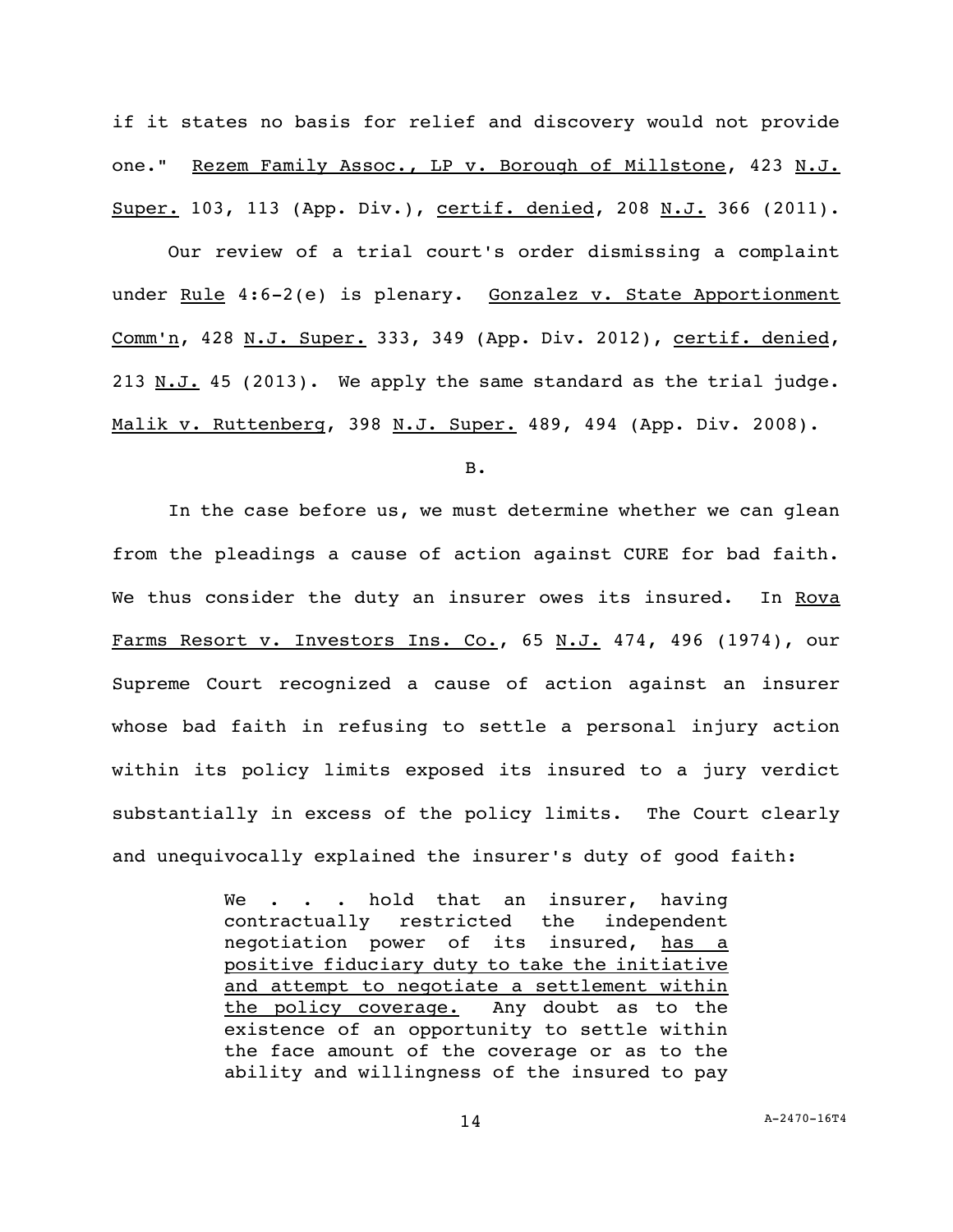any excess required for settlement must be resolved in favor of the insured unless the insurer, by some affirmative evidence, demonstrates there was not only no realistic possibility of settlement within policy limits, but also that the insured would not have contributed to whatever settlement figure above that sum might have been available. [Young v. American Cas. Co., 416 F.2d 906, 911 (2d. Cir. 1969).]

[Ibid. (emphasis added).]

An insurer's fiduciary duty requires it "to make an honest, intelligent and good faith evaluation of the case for settlement purposes and to weigh the probabilities in a fair manner." Fireman's Fund Ins. Co. v. Security Ins. Co. of Hartford, 72 N.J. 63, 69 (1976). And though liability policies generally reserve to the insurer the right to investigate claims against the insured,

> it is recognized the considerations of good faith and fair dealing require that the insurer make such an investigation within a reasonable time. If the insurer delays unreasonably in investigating and dealing with a claim asserted against its insured, the insured may make a good faith reasonable settlement and then recover the settlement amount from the insurer, despite the policy provision conditioning recovery against the insurer on its policy on the prior entry of a judgment against the insured or acquiescence by the insurer in the settlement.

[Id. at 73 (citations omitted).]

In Fireman's Fund, the Court rejected the insurer's contention that there could be no recovery against it based on the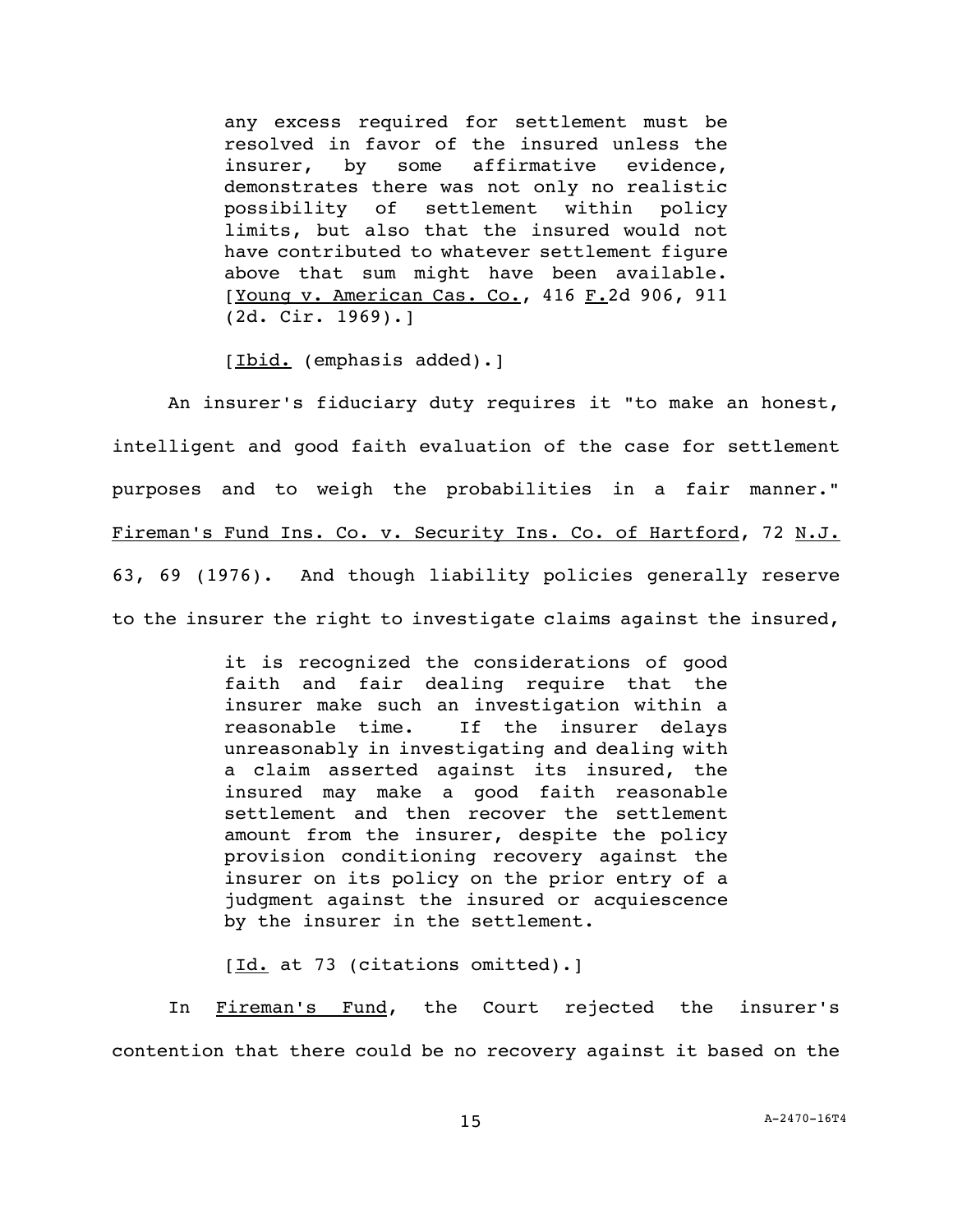settlement made by its insured because no judgement had been entered and because it had not authorized the settlement. Id. at 69-70. The Court noted that "[w]hile the right to control settlements reserved to insurers is an important and significant provision of the policy contract,  $\cdot \cdot \cdot$  it is a right which an insurer forfeits when it violates its contractual obligation to the insured."  $Id.$  at 71 (citations omitted). The Court also rejected the insurer's attempt to distinguish cases holding an insurer loses its right to control settlements in cases involving a breach of the contractual duty to defend. The Court explained that such distinction "ignores that there is also embodied in the policy contract an implied covenant of good faith and fair dealing with which the insurer must comply before seeking to rely on the powers reserved to it by the language of the policy contract . . . . <u>Id.</u> at 72. The Court noted: "That [the insurer's] breach was not of its expressed covenant to afford its insureds a defense but rather of its implied covenant to exercise good faith in considering an offer to settle for an amount in excess of its policy limits is of no moment." Id. at 72-73.

Depending on whether an insurer's breach is that of its duty to defend, or "its implied obligation to make a timely investigation of the claim[,] or of its implied obligation to exercise, in good faith and with concern for the interests of the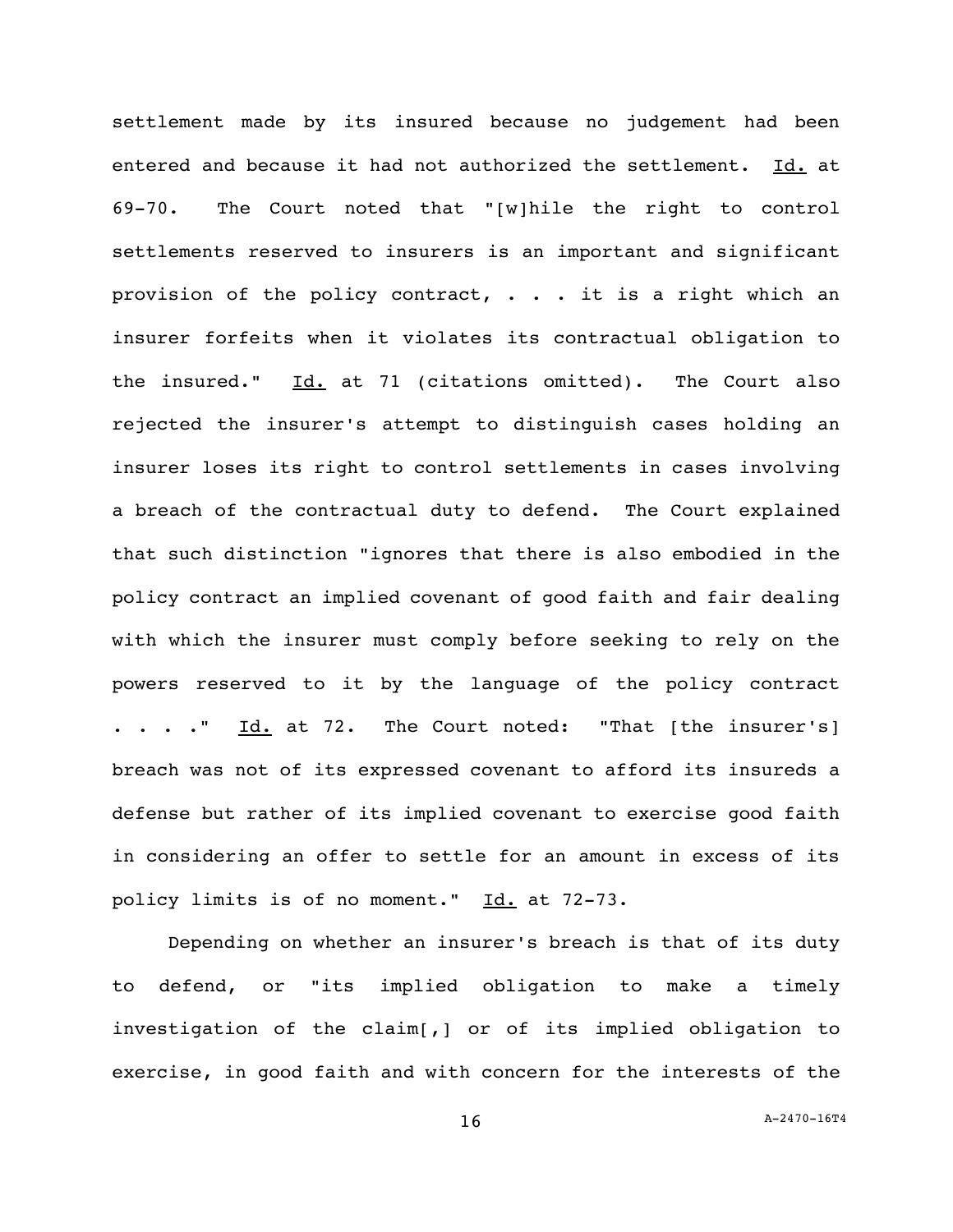insured, its reserved power with respect to settlements[,]" damages are essentially the same.  $Id.$  at 78. "[T]he measure of the insured's damages is either the amount of the judgment entered against the insured in the negligence action or the amount paid by the insured in making a reasonable good faith settlement of the negligence action before trial." Ibid. As our Supreme Court noted, "[w]here the measure of recovery is the amount paid in settlement, the defaulting insurer receives all the protection to which it is entitled from the requirement that the insured, in establishing his damages, prove – as was done here – that the settlement was made in good faith and for a reasonable amount." Id. at 79.

## C.

Considering the allegations of the complaint and the fiduciary duties of CURE under the principles governing our narrow scope of review, we can readily glean from the complaint a bad faith cause of action. Construing the complaint with liberality, it clearly alleges facts and circumstances demonstrating CURE did not take the initiative and attempt to negotiate a settlement within its policy coverage. To the contrary, the complaint alleges CURE disregarded an opportunity to explore settlement within its policy limits and then waited nearly eleven months — long after it knew the personal injury plaintiffs would no longer accept the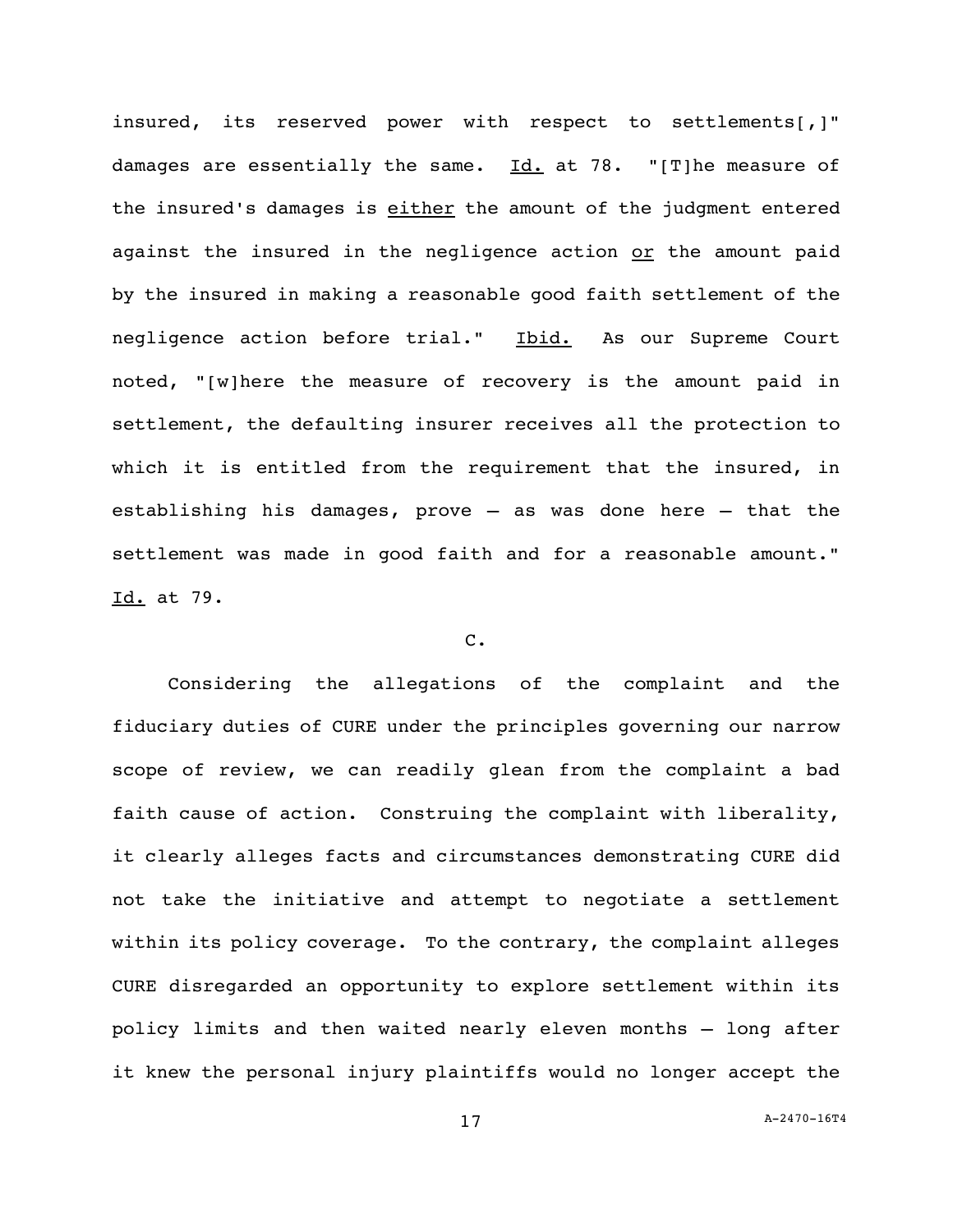policy limits to settle — before following up with them or tendering the policy limits. These allegations state a claim that CURE "delay[ed] unreasonably in investigating and dealing with [the] claim asserted against its insured."  $Id.$  at 73. As the Supreme Court explained in Rova Farms, "[a]ny doubt as to the existence of an opportunity to settle within the face amount of the coverage . . . must be resolved in favor of the insured." Supra, 65 N.J. at 496.

Lastly, the complaint contains sufficient allegations that the value of the personal injury plaintiffs' collective claims clearly exceeded the limits of CURE's automobile liability policy, a fact known to CURE long before CURE tendered its policy limits.

We emphasize the limited nature of our holding. We have concluded we can glean a bad faith cause of action from the complaint; nothing more. We perceive that CURE and Insurance Council, in advancing their arguments, have blurred the distinction between the standards for determining, on the one hand, whether pleadings state a cause of action upon which relief can be granted, and, on the other hand, whether summary judgment is appropriate.

For example, both CURE and Insurance Council attempt to narrowly frame the issue before us as whether a bad faith claim can be based on "a unilaterally set, [thirty-day] time frame to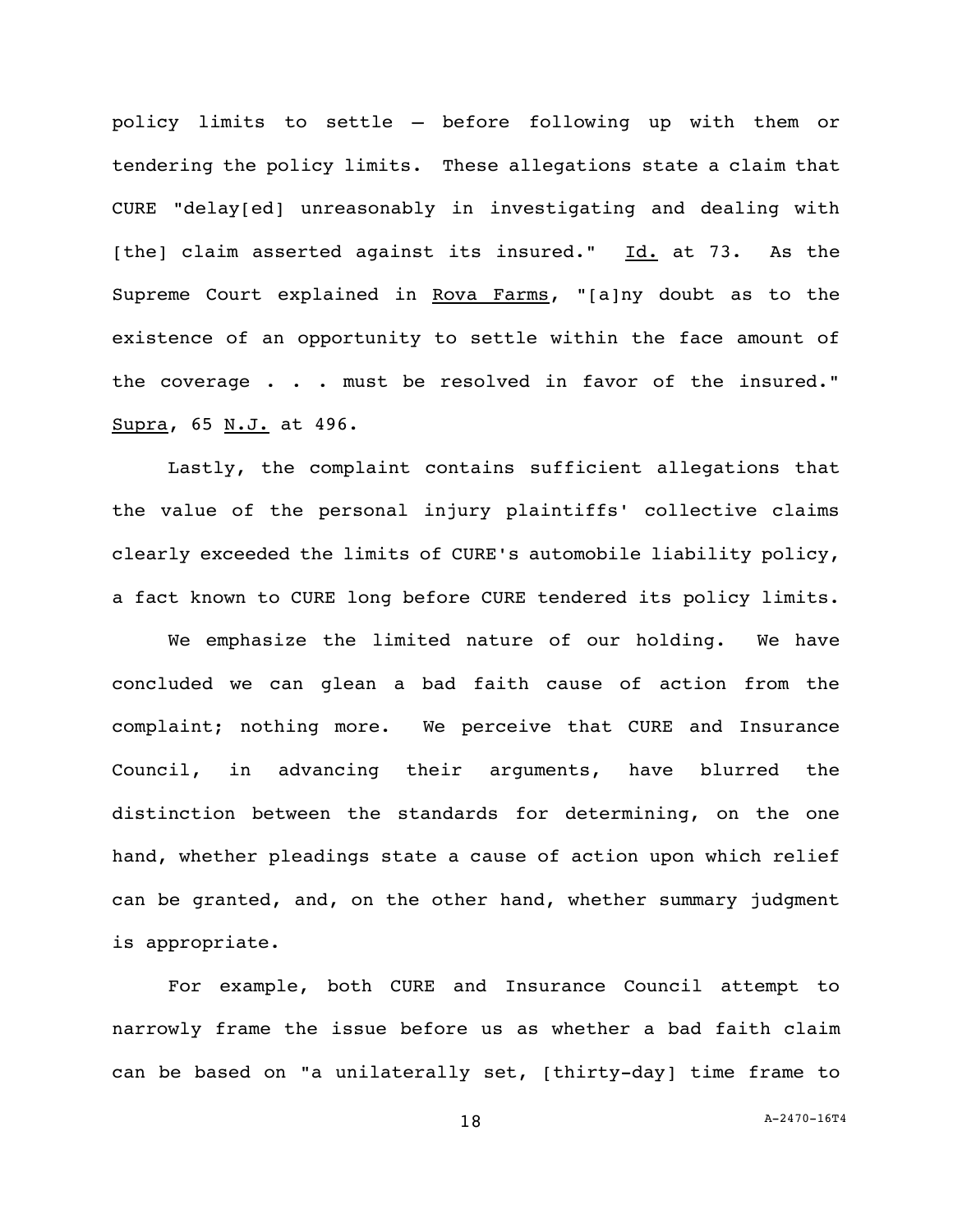tender . . . \$50,000 liability proceeds based on a vague request without any meaningful discovery or opportunity to evaluate the case." We do not so hold, and we do not view the trial court's opinion as so holding. The scant record, confined as required to plaintiffs' complaint and documents referenced therein, do not support such a proposition. The record does not disclose — nor could it be expected to disclose on a motion under  $Rule 4:6-2(e)$ - the extent of CURE's opportunity to evaluate plaintiffs' claims, and the extent of the information CURE had before receiving plaintiffs' demand letter. Nor does the record disclose why CURE waited so long to tender its policy limits. The reasons may be perfectly legitimate, but they are unknown on this limited record.

Similarly, CURE's claims – not raised before the trial court – that Ellington failed to comply with policy conditions are based on information outside of the pleadings. The same is true of Insurance Council's argument that the settlement agreement was the product of collusion and bad faith.

Significantly, in Rova Farms, the Supreme Court noted the rule requiring the carrier to form its judgment as though it alone were liable for the entire risk "may be polluted by institutional considerations which ignore the interests of the specific insured involved." Id. at 499 (citation omitted). The Court pointed out: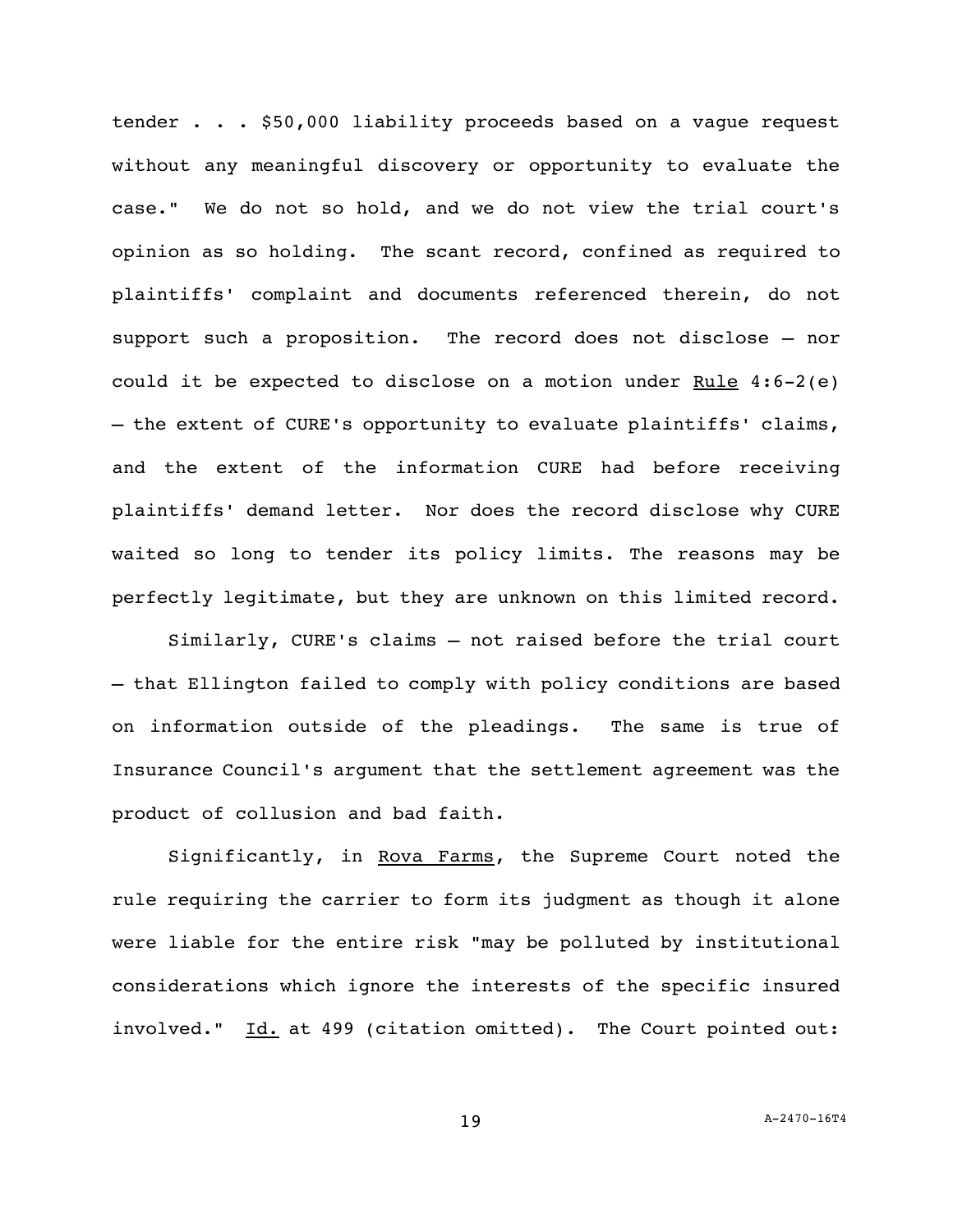These considerations may extend to a purpose to keep future settlement costs down, to numb the public's claim-consciousness, to create a conservative image for the discouragement of future claimants or to establish favorable precedents, none of which purposes has anything to do with the protection of the particular insured at hand. Such efforts, it might be hoped, would result in overall savings to the company by discouraging the pressing of marginal claims or by creating a body of low-verdict cases which could be used as a bargaining tool in settling subsequent claims. . . . Institutional interests of this nature might be pursued by carriers whether or not they were liable for the entire amount of a specific adverse verdict; yet it is generally the insured in the particular case who has had to bear the burden of any excess loss stemming from such an "institutional" decision not to settle.

[Ibid. (citation omitted).]

Whether, as CURE and Insurance Council argue, CURE was reasonably diligent in investigating the personal injury plaintiffs' claims and tendered their policy limits in a sufficient manner; or whether, as plaintiffs contend, CURE violated its fiduciary obligation by failing to timely investigate the claims and settle within the policy limits even when it was clear the personal injury claims exceeded those limits; are issues that cannot be resolved on a motion made pursuant to Rule  $4:6-2(e)$ .

We add that Insurance Council's assertion the settlement was a product of collusion and bad faith raises some interesting issues. One interpretation of the settlement agreement is that